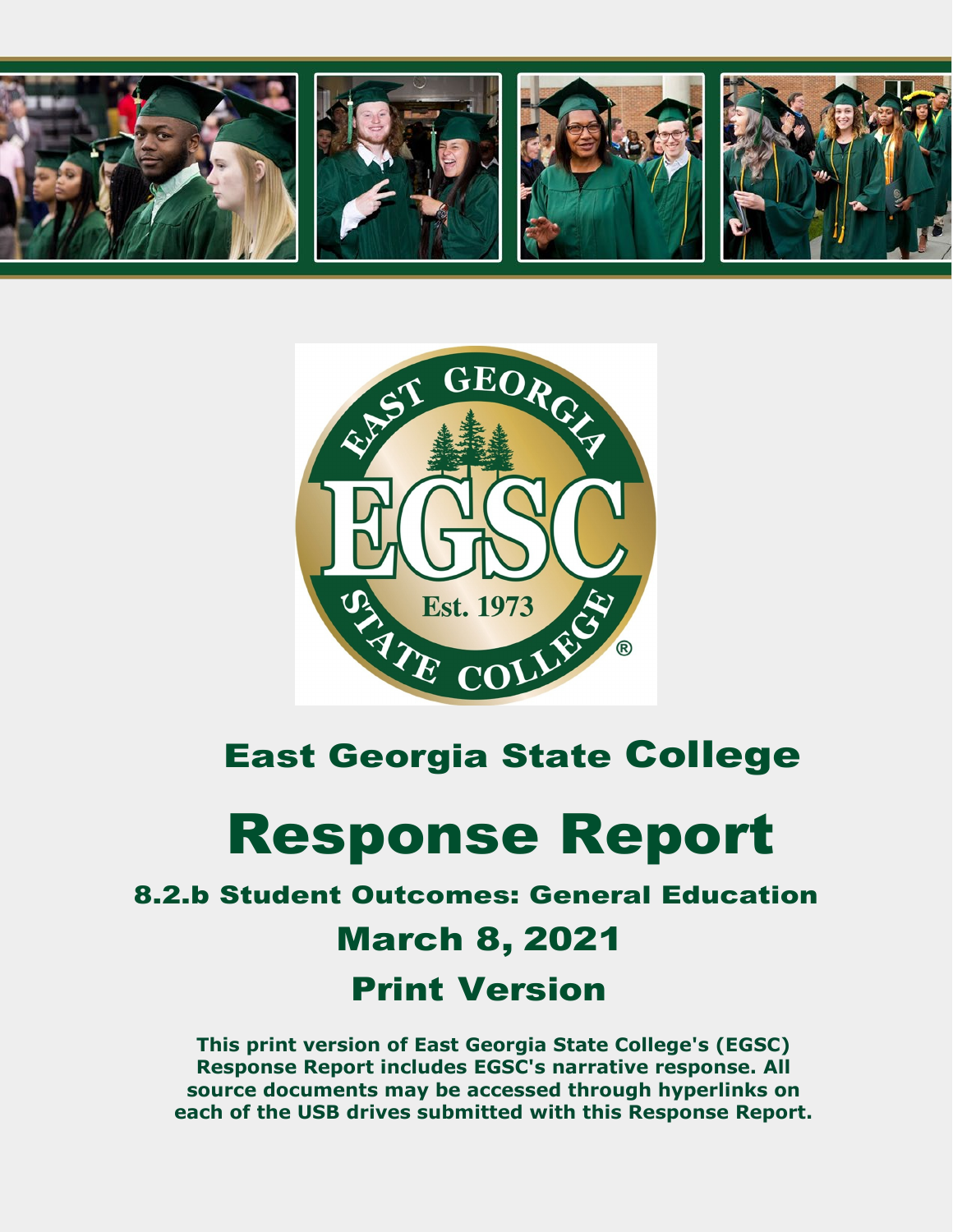#### **8.2.b Student Outcomes: General Education**

The institution identifies expected outcomes, assesses the extent to which it achieves these outcomes, and provides evidence of seeking improvement based on analysis of the results in the areas below:

b. student learning outcomes for collegiate-level general education competencies of its undergraduate degree programs.

#### **Judgment**

 $\boxtimes$  Compliant  $\Box$  Partial Compliance  $\Box$  Non-Compliant  $\Box$  Not Applicable

#### **Narrative**

Link to Focused Report for 8.2.b

#### **OFF-SITE COMMITTEE COMMENTS**

The institution's general education program follows the system Board of Regents policy on core curriculum. This policy states that each institution's core curriculum will consist of 42 semester credit hours, including minimum credit hours in specified areas. Each system institution develops institution-specific general education student learning outcomes (SLOs) that are aligned with the system- defined areas/goals. The institution developed its general education SLOs in 2011, and they were reaffirmed in 2019. Several of the outcomes are stated in a circular fashion such that success of the outcomes is assumed by collegiate success of the student by using the language "at the level necessary to succeed in higher education."

No definitions, benchmarks, targets or rubrics are provided to guide assessment. Program maps demonstrate the alignment of academic program SLOs with general education program SLOs. The assessment of the academic program SLOs is provided as evidence of the general education SLO assessment; however, there is no separate assessment of the general education SLOs across programs. Comprehensive program reviews of general education were completed in 2009 and 2016, but these did not focus on SLO assessment. Changes have been made to address course pass rates, retention rates, and graduation rates. These changes, however, do not appear to be based on assessment of the general education SLOs. There is no articulation of a process of general education SLO assessment separate from academic program SLO assessment that demonstrates the extent to which it achieves each of the general education SLOs and provides evidence that it is seeking improvement based on the results of this process.

#### **ON-SITE REAFFIRMATION COMMITTEE COMMENTS**

The On-Site Reaffirmation Committee reviewed the documentation provided in the Compliance Certification and the Focused Report. Since the submission of the Compliance Certification, the institution has worked diligently to take corrective actions that will produce more meaningful internal assessments that will measure the abilities of students to meet benchmarks and to support continuous improvement of the General Education program.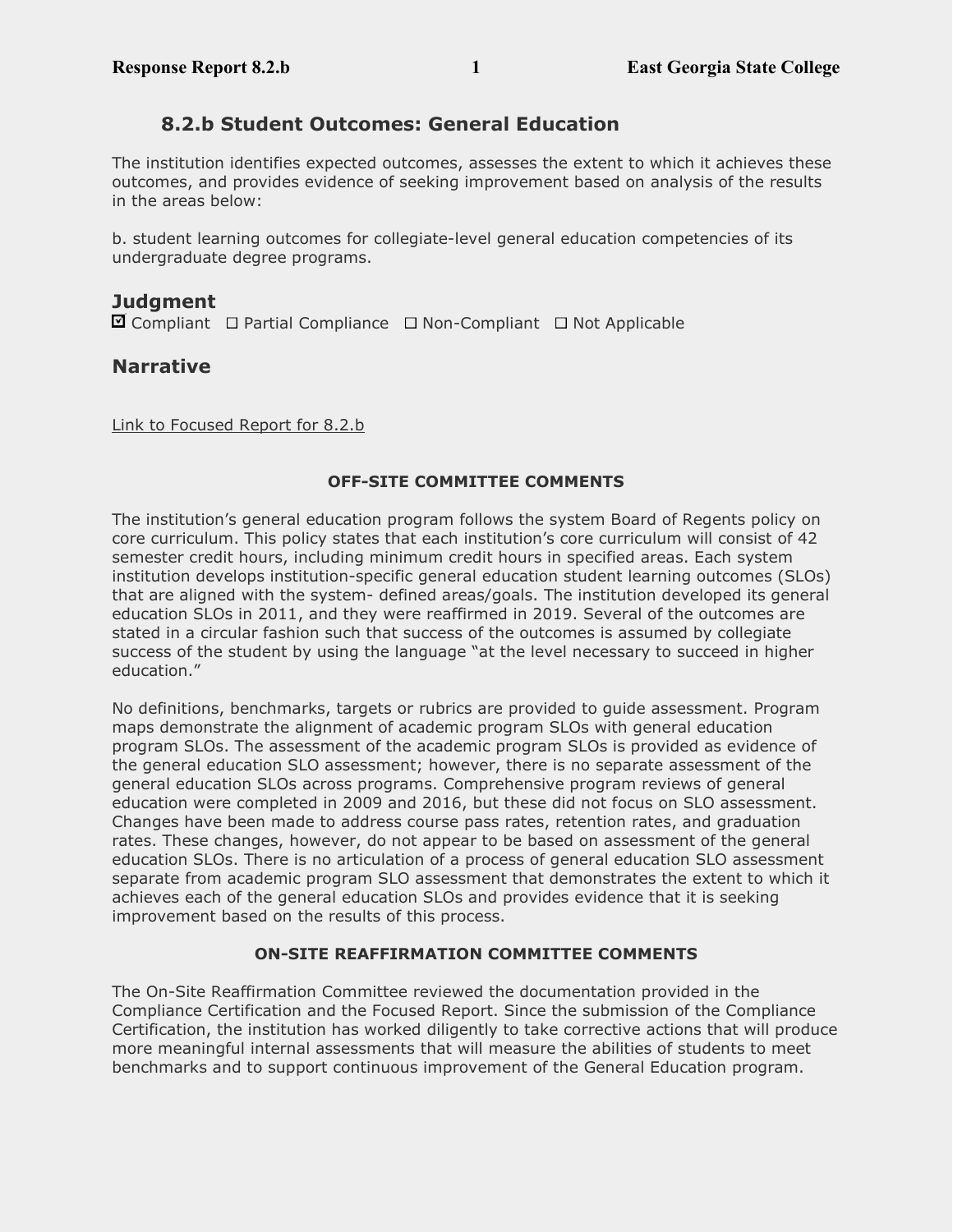Among these measures, the institution revised the wording of the seven SLOs to "articulate the specific aspects of student learning which are expected to be assessed and achieved for each competency." As a result of the rewording of the SLOs, the institution plans to develop assessment rubrics to "evaluate the extent to which the SLO is achieved but also the extent to which the specific identified dimensions of the SLO are also achieved." The institution states that the seven SLOs are expected to be assessed annually using the new rubrics. The institution identified the general education courses that will be used for assessment. For example, MATH 1001 and MATH 1111 will be used to assess Mathematical Competencies.

Another measure taken by the institution was to separate the assessment of general education outcomes from the assessment of SLO's in educational programs. While a small sample of data was provided in the Focused Report for seven courses showing some of the methods used to assess general education outcomes, along with benchmarks and target met/not met, some of the documentation was incomplete and improvements based on data analysis were not always identified. However, these changed processes and the plan to create assessment rubrics and annually assess general education outcomes constitute significant improvements.

The On-Site Reaffirmation Committee held interviews with the Vice President for Academic and Student Affairs, the Director of Strategic Planning and Institutional Research, the School of Humanities and Social Sciences, the Interim Dean of Mathematics and Natural Sciences, a Professor of Political Science and an Associate Professor of Biology, and found that while there is evidence changes have been made, the institution should provide documentation that Student Learning Outcomes in the General Education core have been consistently assessed and the results have been used for continuous improvement.

Recommendation 1: The On-Site Reaffirmation Committee recommends that the institution provide evidence that student learning outcomes in the General Education core have been consistently assessed and the results have been used for program improvement.

#### **EAST GEORGIA STATE COLLEGE (EGSC) RESPONSE**

EGSC thanks the On-Site Reaffirmation Committee for recognizing the progress the College has made toward improving its assessment of general education student learning outcomes and the advice it provided to ensure that EGSC consistently assesses its general education student learning outcomes and uses the assessment results to continually improve those outcomes. Presented below are EGSC's seven general education student learning outcomes. The general education assessment process the College now has in place is presented in the section below.

| <b>EGSC General Education Student Learning Outcomes</b>                                                                                                                                                                                                          |  |  |  |
|------------------------------------------------------------------------------------------------------------------------------------------------------------------------------------------------------------------------------------------------------------------|--|--|--|
| 1. Students will demonstrate college-level writing proficiency in written exposition,<br>analysis, argumentation, interpretation, and evaluation using properly researched<br>sources of information. (Writing Competency)                                       |  |  |  |
| 2. Students will demonstrate college-level proficiency in using basic numerical,<br>symbolic, graphical, and mathematical functions for analyzing data and solving<br>quantitative problems with the aid of appropriate technology. (Quantitative<br>Competency) |  |  |  |
| 3. Students will demonstrate necessary organization of materials for effective vocal<br>and physical presentations in varied speaking contexts. (Oral and Multi-media<br>Presentation Competency)                                                                |  |  |  |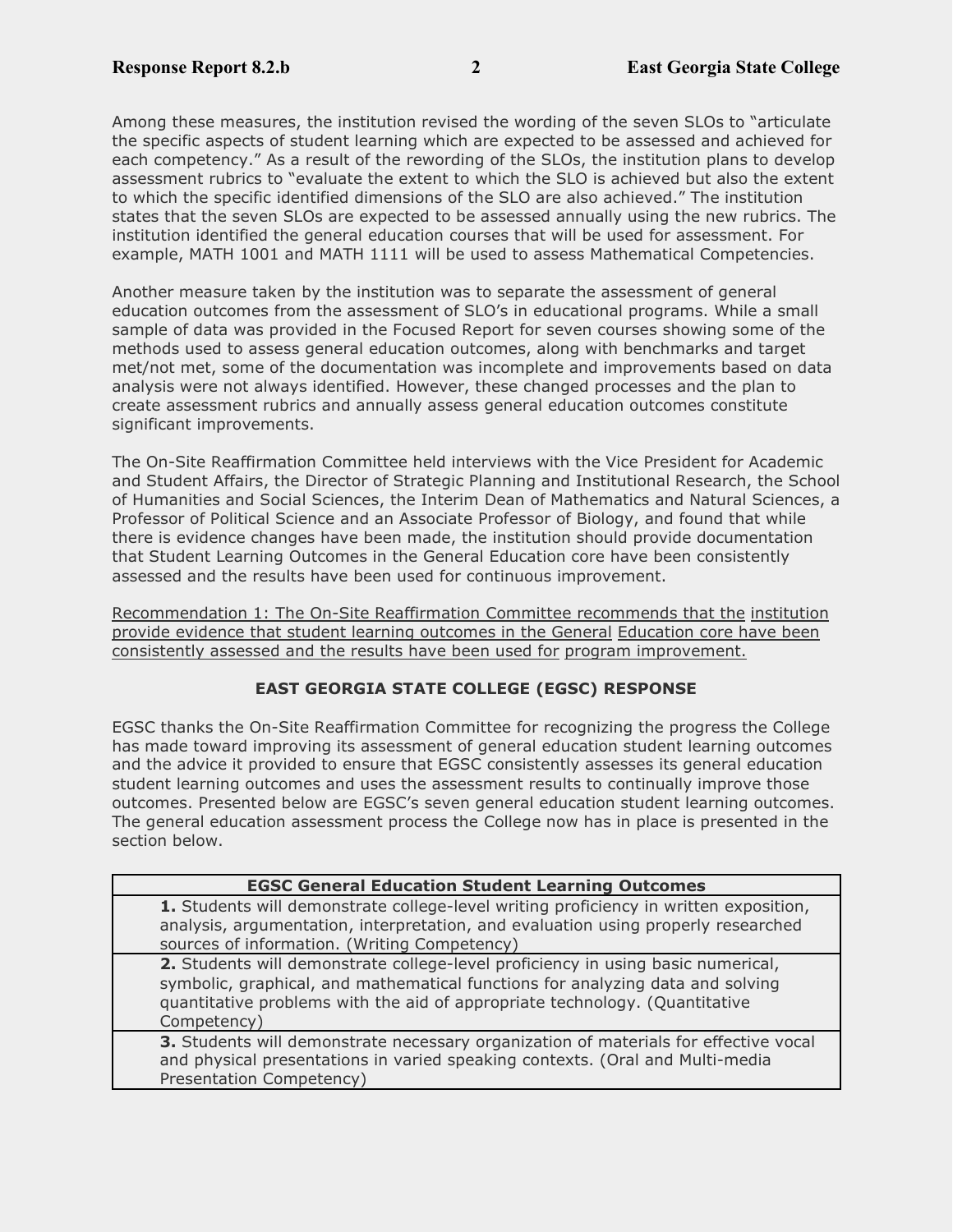**4.** Students will demonstrate use of the principles of critical thinking including the gathering, analysis, and evaluation of information to formulate substantive and creative perspectives on challenging events in one's history and experience. (Critical Thinking Perspective Competency)

**5.** Students will demonstrate the recognition of important works of literature or art and the periods in history when they were created and analyze basic characteristics and differences among their different forms. (Humanities Competency)

**6.** Students will demonstrate familiarity with basic nomenclature, theories, investigative practices, and laboratory work in the sciences as well as the functional components and use of the scientific method in natural science research. (Scientific Competency)

**7.** Students will demonstrate recognition of the basic principles and theories of human behavior, social organizations, government, laws and policies, behavioral and social deviance, and social scientific research methods. (Social Science Competency)

Substantial progress in demonstrating compliance with Standard 8.2.b has indeed been achieved since submitting the Compliance Certification as is apparent in the narrative and supporting documentation below. All seven of the expected student learning outcomes for general education were assessed in Fall 2020. Typically, each of the learning outcomes was assessed in multiple general education courses, providing the opportunity to observe convergence of assessment results. Direct measures of student performance in these assessments were used. Rubrics to assess the extent to which specific SLOs were achieved in assigned student work projects or exams were devised by the faculty teaching those courses to use as assessment tools. Targeted expectations for the outcomes of those assessment results were stated. Results were often mixed, either exceeding the targeted expectations or falling below expectations. Regardless of those assessment results, the faculty identified ways in which it would pursue future improvements in their general education courses and the learning outcomes for those courses based on their assessment results.

#### **EGSC General Education Assessment Process**

The assessment of the College's general education (GE) student learning outcomes (SLOs) is articulated in EGSC General Education Assessment Guide AY 2020-21 developed by the Institutional Effectiveness Committee. This guide and its subsequent review by deans and department chairs have been invaluable in helping the various departments involved in delivering general education to sharpen their assessment plans and tactics and produce meaningful results. Nevertheless, that Guide is also subject to continuing improvement based on the Fall 2020 general education assessment results, not all of which were as strong as they could have been. The current draft of a revised and updated EGSC General Education Assessment Guide AY 2021-22 contains additional guidance on the topics of rubric development appropriate to student and course level, interpreting outcomes that fall below and above expectations, and advancing plans for improvement into achieved improvements.

EGSC Faculty are organized into two schools, the School of Humanities and Social Sciences (HSS) and the School of Mathematics and Natural Sciences (MNS), each led by a Dean. During the Fall Faculty Workshop held at the beginning of each academic year, the Vice President for Academic and Student Affairs (VPASA), the Deans, and faculty review the current GE SLOs and discuss whether to update them. Approval of GE SLOs follows EGSC governance guidelines. Proposals are submitted to the Academic Policies and Curriculum Committee (APCC), Faculty Senate, and President of the College. During Fall Semester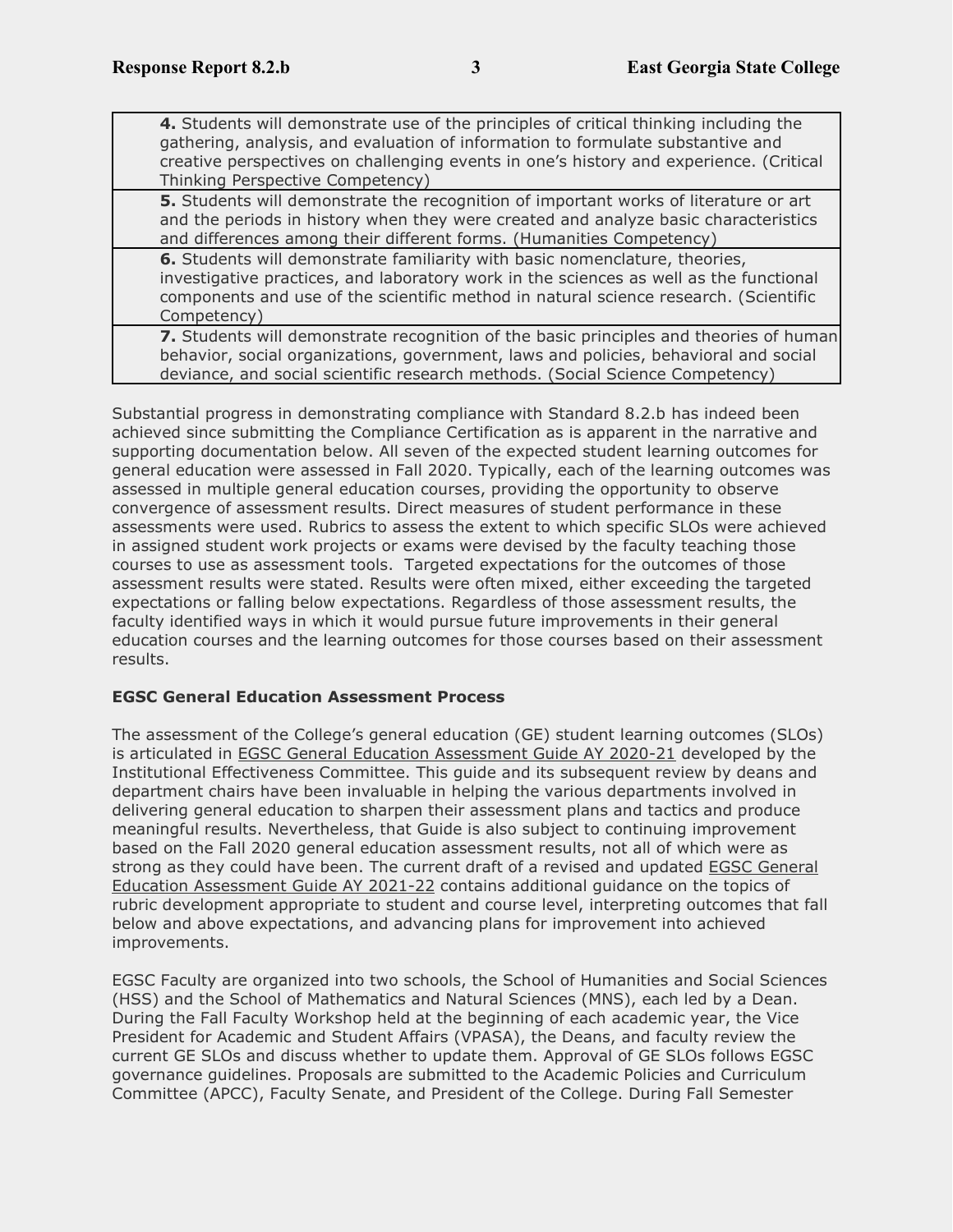2020, EGSC's GE SLOs were assessed in the courses listed in EGSC GE SLOs & Assessed Courses Fall 2020.

At the beginning of each Fall semester and before classes start, academic program coordinators meet with faculty to review actions to be implemented and assessment tools to be used based on the assessment results from the previous academic year. The list of selected assessment tools is sent to the Deans by the August 10 of each year. Faculty are responsible to administer the assessment tools during the Fall and Spring semesters. Regular updates on assessment are discussed during a weekly meeting between the VPASA and Deans. In addition, the VPASA, Deans, and the College's institutional SACSCOC liaison meet as needed.

Academic program coordinators meet with faculty at the midpoint of the Fall and Spring semesters to check on the progress of GE SLO assessments. Faculty send assessment results to their academic program coordinators by December 15 of each year for the Fall semester and May 15 of each year for the Spring semester.

Academic program coordinators compile the assessment results into discipline specific assessment reports and send them to faculty for review. Academic program coordinators and faculty meet to discuss the discipline specific assessment reports and select action items to implement the following academic year to improve general education SLOs.

With the support of the College's institutional SACSCOC liaison, the School of Humanities and Social Sciences and the School of Mathematics and Natural Sciences report annually on progress toward improving general education student learning outcomes. Academic program coordinators submit the discipline specific assessment reports to the Deans by May 15 of each year. The Deans review the discipline specific assessment reports and send feedback to the academic program coordinators if needed. Deans compile the discipline specific assessment reports into a general education assessment report. The assessment report is due to the EGSC Director of Institutional Research by July 1 of each year.

During the Fall semester, the Institutional Effectiveness Committee chaired by the EGSC institutional SACSCOC liaison reviews the general education assessment report from the previous year and sends feedback to the Deans and academic program coordinators as needed.

Presented below are links to the minutes of meetings the VPASA has had with the Deans and with the EGSC institutional SACSCOC liaison/Director of Institution Research during Fall Semester 2020. In addition, links to the minutes of meetings of the Institutional Effectiveness (IE) Committee that focused on GE SLO are presented.

Academic Affairs Minutes: 10-13-2020; 10-14-2020; 10-15-2020

IE Committee Minutes: 12-10-2020; 1-7-2021; 1-15-2021; 1-22-2021; 1-28-2021

#### **EGSC's General Education Assessment Results and Use for Improvement**

Presented below are the general education assessment activities conducted by the faculty of the College's Schools during Fall Semester 2020.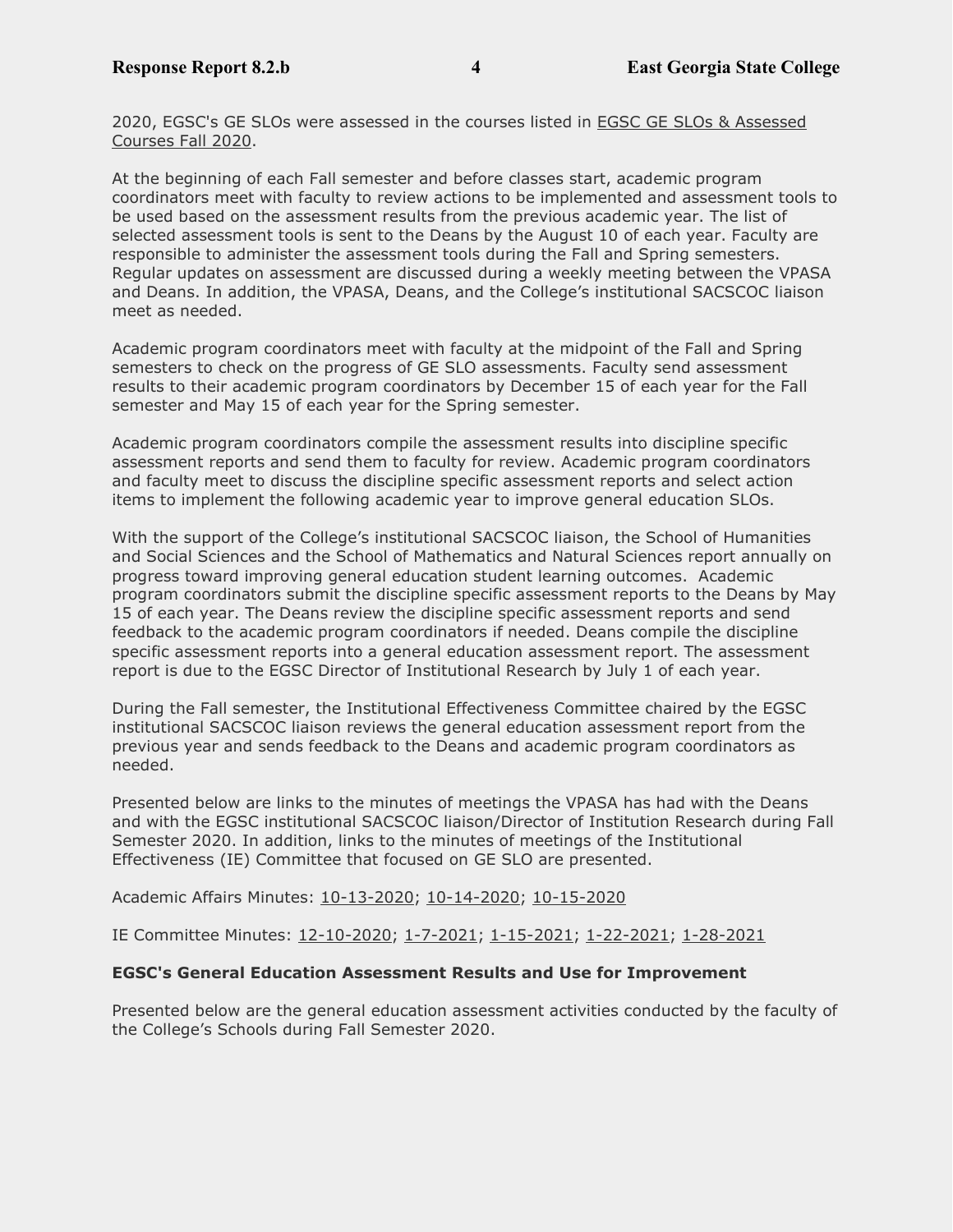#### **School of Humanities and Social Sciences (HSS)**

During Fall Semester 2020, HHS faculty conducted assessments of the GE SLO competencies presented in following table.

| <b>Department</b>        | <b>SLO Number/Competency</b>                                                                                               | <b>Course</b>                                                                     |  |
|--------------------------|----------------------------------------------------------------------------------------------------------------------------|-----------------------------------------------------------------------------------|--|
| Art                      | <b>SLO 5 Humanities</b>                                                                                                    | ART 1100 Introduction to Art                                                      |  |
| Communications<br>Arts   | SLO 3 Oral and Multi-media<br>Presentation                                                                                 | COMM 1110 Public Speaking                                                         |  |
| English                  | SLO 1 Writing                                                                                                              | <b>ENGL 1101 English Composition I</b><br><b>ENGL 1102 English Composition II</b> |  |
|                          | <b>SLO 5 Humanities</b>                                                                                                    | ENGL 2111 World Literature I<br>ENGL 2112 World Literature II                     |  |
| <b>History</b>           | SLO 4 Critical Thinking Perspective                                                                                        | HIST 2111 Survey of US History I                                                  |  |
| <b>Political Science</b> | SLO 1 Writing<br>SLO 3 Oral and Multi-media<br>Presentation<br>SLO 4 Critical Thinking Perspective<br>SLO 7 Social Science | POLS 1101 American Government                                                     |  |
| Psychology               | SLO 7 Social Science                                                                                                       | PSYC 1101: Introduction to General<br>Psychology                                  |  |
| Sociology                | SLO 7 Social Science                                                                                                       | SOCI 1101 Introduction to Sociology                                               |  |

Listed in the table below are links the HSS academic discipline meeting minutes, tools, and reports focusing on general education student learning outcome assessment during Fall Semester 2020. English Tools link to two rubrics that are revised for Spring Semester 2021.

| <b>Meeting Minutes</b>                                | <b>Tools</b>            | <b>Reports</b>                    |
|-------------------------------------------------------|-------------------------|-----------------------------------|
| <b>Art Minutes</b>                                    | <b>Art Tools</b>        | <b>Art Report</b>                 |
| Communications Arts Minutes Communications Arts Tools |                         | <b>Communications Arts Report</b> |
| <b>English Minutes</b>                                | <b>English Tools</b>    | <b>English Report</b>             |
| <b>History Minutes</b>                                | <b>History Tools</b>    | <b>History Report</b>             |
| <b>Political Science Minutes</b>                      | Political Science Tools | Political Science Report          |
| <b>Psychology Minutes</b>                             | Psychology Tools        | Psychology Report                 |
| <b>Sociology Minutes</b>                              | <b>Sociology Tools</b>  | Sociology Report                  |

During Fall Semester 2020, the assessment of five of the College's seven GE SLOs were conducted by HSS faculty. Writing Competency (SLO 1) was assessed in English Composition courses (ENGL 1101/ENGL 1102). English faculty found that overall students performed below the minimum accepted score of 70 percent. English faculty identified several causes for this result and changes to be made, including increased emphasis on basic grammar and reading comprehension. English faculty also assessed the Humanities Competency (SLO 5) in the World Literature courses (ENGL 2111/ENGL 2112). Students' ability to recognize and think critically about literature was assessed on the final exam. Overall, on average students scored 6.2 on a 9-point scale, with a goal of 6.75 to be achieved.

Oral and Multi-media Presentation Competency (SLO 3) was assessed in the Public Speaking course (COMM 1110) by Communication Arts faculty through the persuasion speech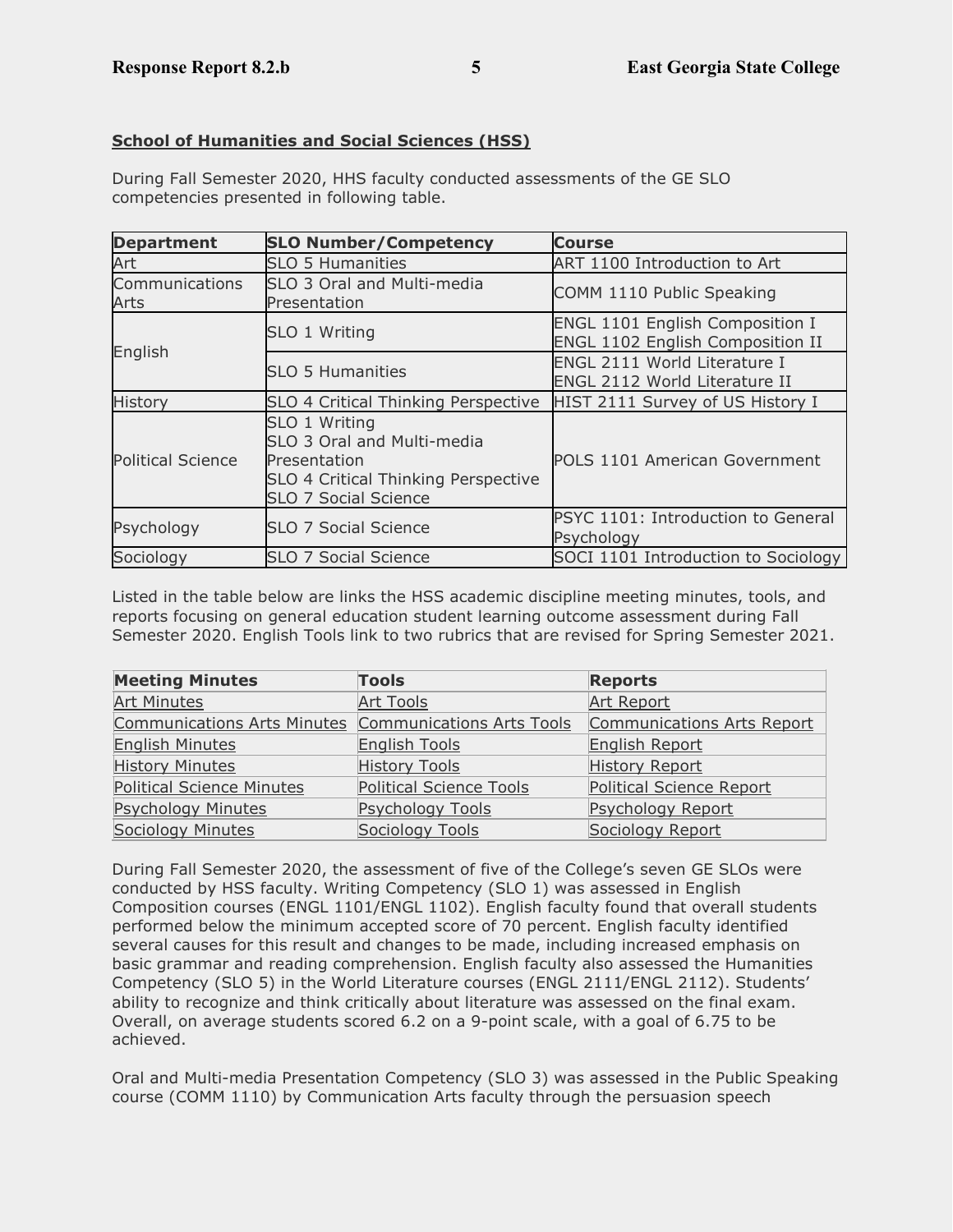assignment. Both information gathering and oral communication skills were assessed. Out of 50 students who were randomly chosen for assessment, 37 students (74 percent) were found to be consistently effective in gathering relevant information and 35 students (70 percent) were found to be orally competent. The Communication Arts faculty decided to focus on improving oral communication competencies by pairing orally competent students with students who need more assistance.

Critical Thinking Perspective Competency (SLO 4) was assessed in the first US History course (HIST 2111) by the History faculty using an essay assignment on the US Constitution and Bill of Rights. Students who completed the assignment generally did well, but several students failed to complete the assignment. It was determined by the History faculty that the assignment was too complicated and that students need a better grounding in the US Constitution before attempting the essay assignment.

The Humanities Competency (SLO 5) was assessed in the Introduction to Art course (ART 1100) on students' abilities to recognize important works of art, identify key periods of art history, and analyze differences between art works and periods. Although almost 82 percent of students met the benchmark for this assignment, they struggled most with the analysis portion and writing clearly. To improve student writing, the ART 1100 will include a writing component about art history in future semesters.

The Political Science faculty assessed the Oral and Multi-media Presentation Competency (SLO 3), Critical Thinking Perspective Competency (SLO 4) and the Social Science Competency (SLO 7) in an interest group assignment for the American Government course (POLS 1101). The classes for three of the four professors who participated in the assignment met a 70 percent benchmark. It was determined by these professors to change the interest groups eligible for this assignment.

The Psychology faculty assessed the Social Science Competency (SLO 7) using a mixed 25 item multiple choice pre/posttest with embedded short answer questions administered after coverage of abnormal psychology and mental disorders as an end of course assessment in the Introduction to Psychology course (PSYC 1101). An embedded short answer case analysis and research methods exploratory task comprised the specific assessment designed to address SLO 7. While 69 percent of students scored at or above the 80 percent benchmark on the assessment, this was below the targeted 75 percent success rate. In the future, Psychology faculty will work to increase the number of students who complete the assessment.

The Sociology faculty assessed the Social Science Competency (SLO 7) by administering an essay assignment called "Using Sociological Paradigms to Explain Society and/or Social Phenomena" to students in their Introduction to Sociology (SOCI 1101) classes. Sociology faculty used a common rubric to evaluate the student essays against five levels of mastery for each of the three main sociological paradigms. Overall, 89 percent of students were found to achieve rubric level 2, 72 percent achieve rubric level 3, 36 percent achieve rubric level 4 and 13 percent achieve rubric level 5.

Assessment activities for the School are summarized in EGSC HSS General Ed Assessment Report Fall 2020.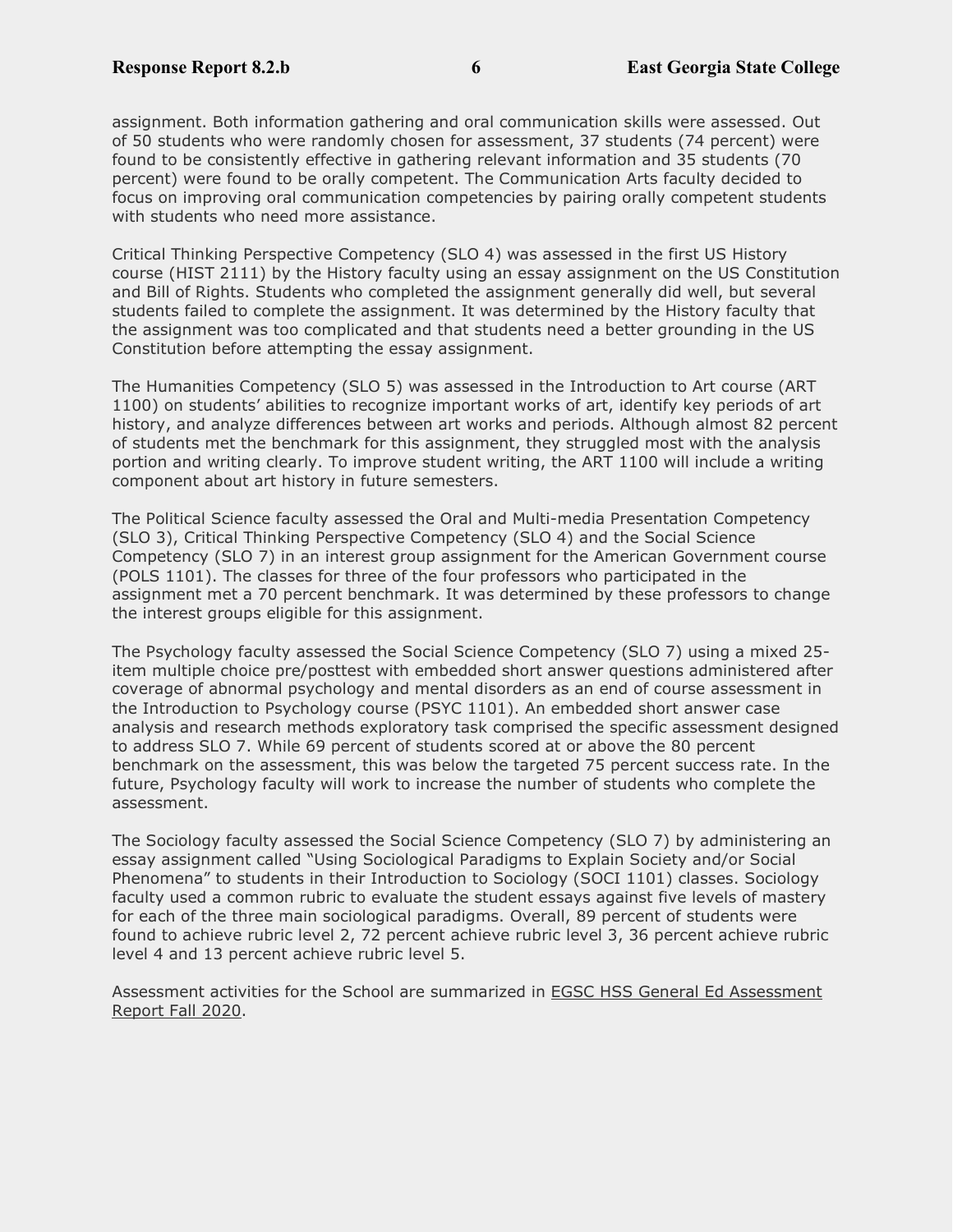#### **School of Mathematics and Natural Sciences (MNS)**

During Fall Semester 2020, MNS faculty conducted assessments of the GE SLO competencies presented in the following table.

| <b>Department</b>       | <b>SLO Number/Competency</b>                                           | <b>Course</b>                                                            |  |
|-------------------------|------------------------------------------------------------------------|--------------------------------------------------------------------------|--|
| <b>Mathematics</b>      | SLO 2 Quantitative                                                     | BIOL 1103 Introduction to Biology I<br>BIOL 1107 Principles of Biology I |  |
|                         |                                                                        | BIOL 1108 Principles of Biology II                                       |  |
|                         |                                                                        | CHEM 1211 Principles of Chemistry I                                      |  |
|                         |                                                                        | MATH 1001 Quantitative Skills and Reasoning                              |  |
|                         |                                                                        | MATH 1111 College Algebra                                                |  |
| <b>Natural Sciences</b> | SLO 1 Writing                                                          | BIOL 1103 Introduction to Biology I                                      |  |
|                         | SLO 2 Quantitative                                                     | BIOL 1107 Principles of Biology I                                        |  |
|                         | SLO 4 Critical Thinking Perspective BIOL 1108 Principles of Biology II |                                                                          |  |
|                         | SLO 6 Scientific                                                       | CHEM 1211 Principles of Chemistry I                                      |  |

Listed in the table below are links to the MNS academic discipline meeting minutes, tools, and reports focusing on general education student learning outcome assessment during Fall Semester 2020.

| <b>Meeting Minutes</b>                                                                         | <b>Tools</b>                                                                                                                                                                                                                                                                                                                                                               | <b>Reports</b>            |  |  |  |
|------------------------------------------------------------------------------------------------|----------------------------------------------------------------------------------------------------------------------------------------------------------------------------------------------------------------------------------------------------------------------------------------------------------------------------------------------------------------------------|---------------------------|--|--|--|
| Mathematics Minutes 8-3-2020<br>Mathematics Minutes 10-23-2020<br>Mathematics Minutes 1-6-2021 | MATH 1001 Pre/Post Test<br>MATH 1111 Pre/Post Test                                                                                                                                                                                                                                                                                                                         | <b>Mathematics Report</b> |  |  |  |
| Natural Sciences Minutes 8-3-2020<br>Natural Sciences Minutes 10-28-2020                       | <b>BIOL Quantitative Rubric</b><br><b>BIOL Graphing Rubric</b><br><b>BIOL Lab Reports Rubric</b><br><b>BIOL Scientific Rubric</b><br><b>BIOL 1103 GE SLO Rubrics</b><br><b>BIOL 1107 GE SLO Rubrics</b><br><b>BIOL 1108 GE SLO Rubrics</b><br>CHEM 1211 Calculation Rubric<br>CHEM 1211 GE SLO Rubrics<br><b>CHEM 1211 Graphing Rubric</b><br>CHEM 1211 Lab Grading Rubric | Natural Sciences Report   |  |  |  |
| MNS Dean Minutes 10-12-2020                                                                    |                                                                                                                                                                                                                                                                                                                                                                            |                           |  |  |  |
| MNS Dean Minutes 10-27-2020                                                                    |                                                                                                                                                                                                                                                                                                                                                                            |                           |  |  |  |
| MNS Dean Minutes 11-16-2020                                                                    |                                                                                                                                                                                                                                                                                                                                                                            |                           |  |  |  |
| MNS Dean Minutes 1-8-2021                                                                      |                                                                                                                                                                                                                                                                                                                                                                            |                           |  |  |  |

During Fall Semester 2020, the assessment of four of the College's seven GE SLOs were conducted by MNS faculty, including the Writing and Critical Thinking Perspective competencies, which were assessed by HSS Faculty, also.

Writing Competency (SLO 1) was assessed for formal lab reports in the Principles of Biology courses (BIOL 1107/1108). The benchmark set for BIOL 1107 was that 70 percent of students will score 70 percent or greater on the assessment and for the BIOL 1108 course the benchmark was that 70 percent of students will score 80 percent or greater on the assessment. The benchmarks were not met in Fall Semester 2021, so during Spring Semester 2021 more emphasis will be placed on writing skills in both courses.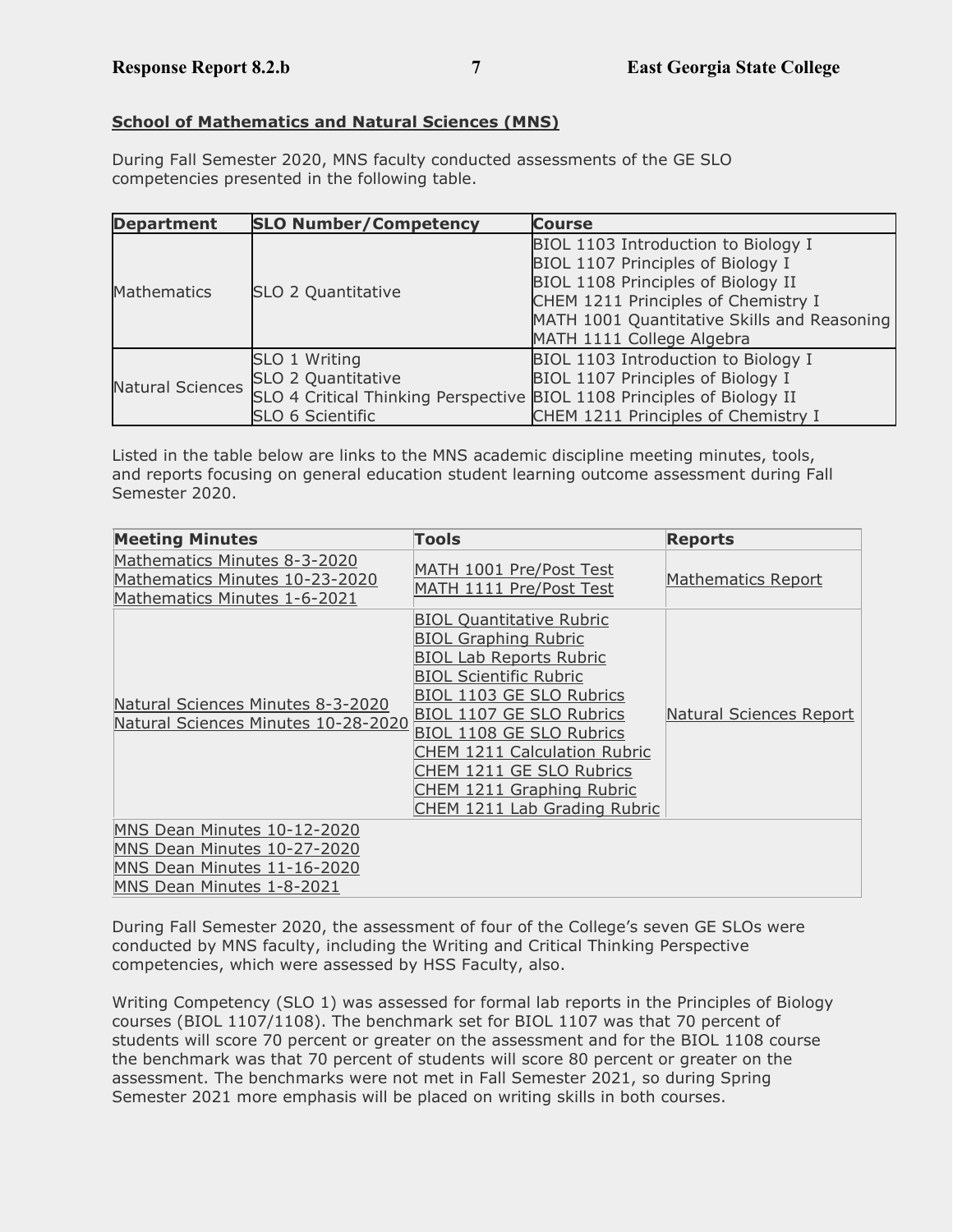Quantitative Competency (SLO 2) was assessed in two mathematics courses, Quantitative Skills and Reasoning (MATH 1001) and College Algebra (MATH 1111). For both courses, assessment methods included embedded items on the final exam or a separate posttest. For Quantitative Skills and Reasoning classes, the benchmark was 60 percent correct answers. 77.3 percent of students met the benchmark. Several test questions are scheduled for revision in Spring Semester 2021. For College Algebra classes, 74.6 percent of students met the benchmark. Since the error rate on one posttest question has been very high, that question will be replaced in Spring Semester 2021.

In addition, Quantitative Competency (SLO 2) was assessed in three Biology courses, Introductory Biology (BIOL 1103) and BIOL 1107/1108, and in Principles of Chemistry I (CHEM 1211). A variety of course assignments were assessed, including lab exercises, the application of statistics, and embedded exam questions. In the BIOL 1108 classes, assessment benchmarks were achieved, with 82 percent of students scoring 80 percent or more on interpreting quantitative exercises on physiology of homeostasis and gene copy number/cholesterol levels. More rigorous assessments will be conducted in BIOL 1108 classes during Spring Semester 2021. Benchmarks were not reached in the BIOL 1103, BIOL 1107 and CHEM 1211 classes. In BIOL 1103 classes, additional lab assignments involving use of graphical interpretations will be implemented. In BIOL 1107 classes, additional quantitative assignments will be implemented. Graphing and statistical exercises in Mastering Biology (online course resource) will be used to improve graphical and statistical skills. In CHEM 1211 classes, more instruction and practice worksheets will be given during Spring Semester 2021.

Critical Thinking Perspective Competency (SLO 4) was assessed in the biology classes, also. In BIOL 1108, the benchmark of 70% or more of students attaining an average score of 80% or greater was achieved. More rigorous tools are being introduced during Spring Semester 2021. In BIOL 1107 classes, benchmarks were not met. Additional exercises in Mastering Biology will be assigned. In BIOL 1103 classes, because benchmarks were not met, additional exercises will be assigned to improve analytical skills during Spring Semester 2021.

Scientific Competency (SLO 6) was assessed in the biology classes. Assessment instruments included lab exercises and reports, embedded exam questions, and a comprehensive posttest. In BIOL 1103, 73 percent of students scored above 79 percent on the assessed lab exercise to meet the benchmark. However, the exercise on hypothesis formulation was not met. Additional exercises on hypothesis formulation are being conducted during Spring Semester 2021 to achieve the benchmark. In BIOL 1107, the benchmark on preparing formal lab reports was not met. Students will be provided an example of a well-prepared lab report and additional instruction during Spring Semester 2021 to improve the quality of the reports. In BIOL 1108, assessment benchmarks were not met, also. Several changes are being introduced in Spring Semester 2021 to achieve the benchmarks, including restructuring of hybrid classes to allow more in-class contact with students, more instruction on writing lab reports, and more in-class time devoted to interpretation of phylogenetic trees.

The Fall Semester 2020 general education assessment activities for the School are summarized in reports for Mathematics and Natural Sciences.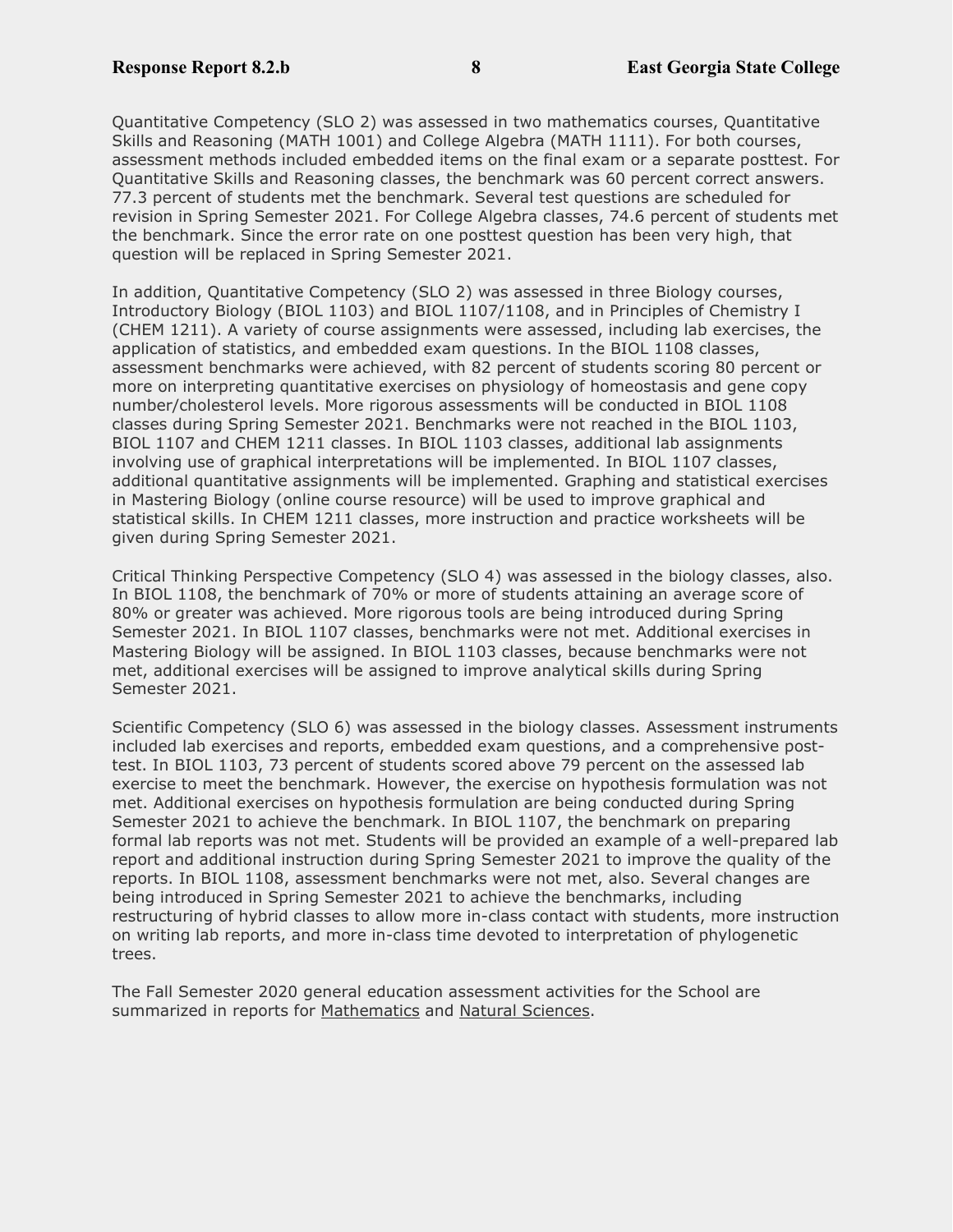#### **Conclusion**

One of the most notable findings in these assessments of the student learning outcomes for general education is how often weak student writing skills were found to exist across the curriculum. Such weaknesses were found not only in the English composition courses, but also in art appreciation, the sciences, and the social sciences. Had the assessment of SLO 1 on writing only been assessed in the composition courses of general education, this very important assessment result would not have been observed and documented as well as it has been here.

It is also notable that the faculty understands that the corrective actions needed to address such weaknesses in writing are not the sole responsibility of colleagues in the English Department. As is reflected in these assessment reports, faculty across different disciplines understand that if student writing for their discipline is weak, they have the responsibility to find ways to strengthen writing in their discipline area. Improving student writing becomes everyone's responsibility in this context. Since learning to write for one's major field of study is important in all degree programs and will be emphasized beyond general education in major field courses, it is also important that such discipline-appropriate writing skill development begins in the different discipline areas of general education courses.

As documented in this Response Report for Fall Semester 2020, EGSC has identified expected student learning outcomes for collegiate-level general education competencies for its degree programs, has assessed the extent to which it has achieved those outcomes, and has continually sought improvement based on analysis of the assessment results. Building on this experience, similar, but improved, assessment activities are being conducted by EGSC faculty in Spring Semester 2021.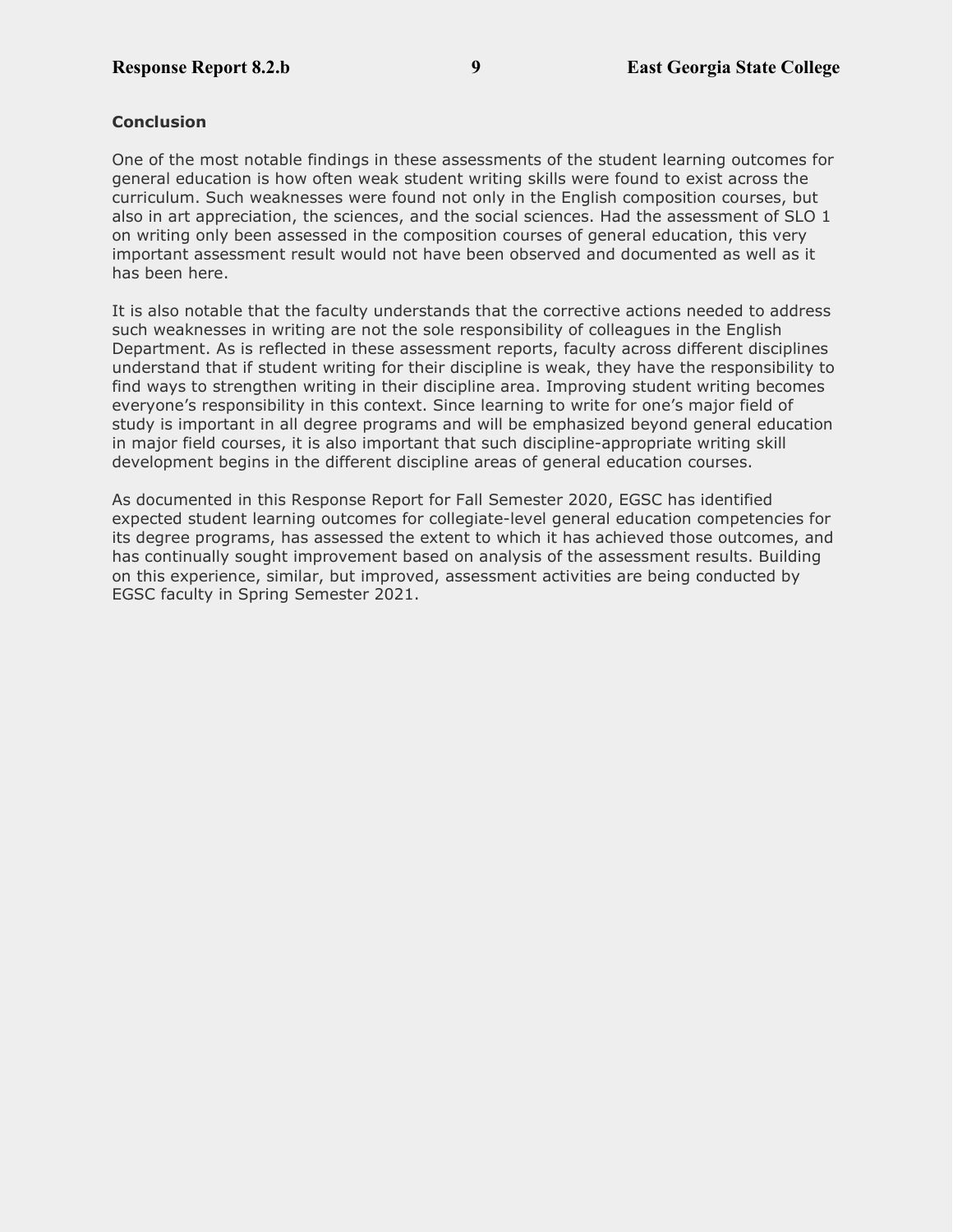#### **Sources**

- **Academic Affairs Minutes** 
	- o **AVPASA Deans Gen Ed SLO Meeting October 13, 2020 Minutes**
	- o **AVPASA Deans Gen Ed SLO Meeting October 14, 2020 Minutes**
	- o **AVPASA Deans Gen Ed SLO Meeting October 15, 2020 Minutes**
- **Humanities and Social Sciences Minutes** 
	- o **E**EGSC HSS Art Dept. General Ed Assessment Minutes Fall 2020
	- o **E**EGSC HSS Communication Arts Dept. General Ed Assessment Minutes Fall 2020
	- **E**EGSC HSS English Dept. General Ed Assessment Minutes Fall 2020
	- o **E**EGSC HSS General Ed Assessment Minutes Fall 2020
	- **EGSC HSS History Dept. General Ed Assessment Minutes Fall 2020**
	- o **E**EGSC HSS Political Science Dept. General Ed Assessment Minutes Fall 2020
	- **E**EGSC HSS Psychology Dept. General Ed Assessment Minutes Fall 2020
	- **E**EGSC HSS Sociology Dept. General Ed Assessment Minutes Fall 2020
- **Humanities and Social Sciences Reports** 
	- **E**EGSC HSS Art Dept General Ed Assessment Report Fall 2020
	- o **E**EGSC HSS Communication Arts Dept General Ed Assessment Report Fall 2020
	- o **E**EGSC HSS English Dept General Ed Assessment Report Fall 2020
	- o **E**EGSC HSS General Ed Assessment Report Fall 2020
	- **EGSC HSS History Dept General Ed Assessment Report Fall 2020**
	- **EGSC HSS Political Science Dept General Ed Assessment Report Fall 2020**
	- o **E**EGSC HSS Psychology Dept General Ed Assessment Report Fall 2020
	- o **E**EGSC HSS Sociology Dept General Ed Assessment Report Fall 2020
- **Humanities and Social Sciences Tools** 
	- o EGSC HSS Art Dept. General Ed Assessment Tools Fall 2020
	- o **E**EGSC HSS Communication Arts Dept. General Ed Assessment Tools Fall 2020
	- o **E**EGSC HSS English Dept. General Ed Assessment Tools Spring 2021
	- **E**EGSC HSS History Dept. General Ed Assessment Tools Fall 2020
	- o **E**EGSC HSS Political Science Dept. General Ed Assessment Tools Fall 2020
	- o **E**EGSC HSS Psychology Dept. General Ed Assessment Tools Fall 2020
	- **E**EGSC HSS Sociology Dept. General Ed Assessment Tools Fall 2020
- Institutional Effectiveness Committee Minutes
	- o **Institutional Effectiveness Committee Minutes 1-15-2021**